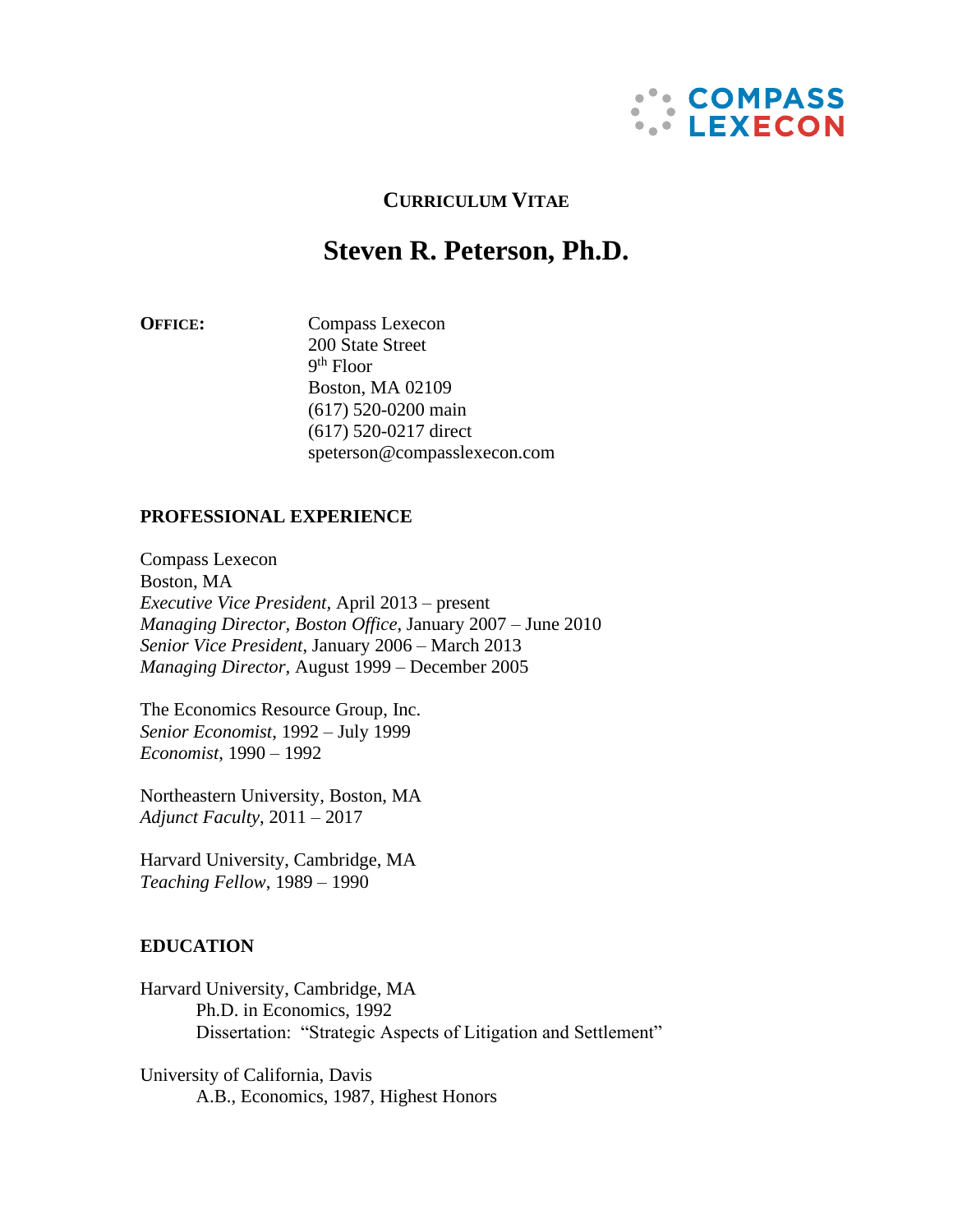### **TESTIMONY AND CONSULTING EXPERIENCE**

#### MGM Studios

Consultant to MGM on acquisition by Amazon Inc. (2022)

#### Equal Justice Under Law

*Nathan Wright et al., v. Family Support Division of the Missouri Department of Social Services et al.,* in the United States District Court for the Eastern District of Missouri Eastern Division. Affidavit (November 15, 2019). Deposition (December 4, 2019). Rebuttal Affidavit (January 31, 2020).

### Google, LLC

In re: *Determination of Rates and Terms for the Digital Performance of Sound Recording and Making of Ephemeral Copies to Facilitate Those Performances*, before the United States Copyright Royalty Judges, The Library of Congress. Written Direct Testimony (September 23, 2019, Amended December 10, 2019). Written Rebuttal Testimony (January 10, 2020, Amended February 7, 2020). Trial Testimony (August 25-26, 2020).

### Radio Music License Committee

*Radio Music License Committee v. Broadcast Music, Inc.,* in the United States District Court for the Southern District of New York. Expert Report (July 22, 2019). Expert Rebuttal Report (August 19, 2019). Deposition (September 11, 2019).

### Legal Aid Justice Center

*Damian Stinnie et al., v. Richard Holcomb in his official capacity as the Commissioner of the Virginia Department of Motor Vehicles*, in the United States District Court for the Western District of Virginia, Charlottesville Division. Hearing Testimony (November 15, 2018). Expert Report (May 1, 2019). Deposition (May 24, 2019).

#### Keweenaw Bay Indian Community

*Keweenaw Bay Indian Community v. Nick A. Khouri et al.,* in the United States District Court for the Western District of Michigan. Expert Report (May 25, 2018). Supplemental Report (August 3, 2018). Deposition (September 6, 2018).

### United States Soccer Federation, Inc.

*North American Soccer League, LLC v. United States Soccer Federation, Inc.* in the United States District Court for the Eastern District of New York. Declaration (October 16, 2017). Reply Declaration (November 1, 2017).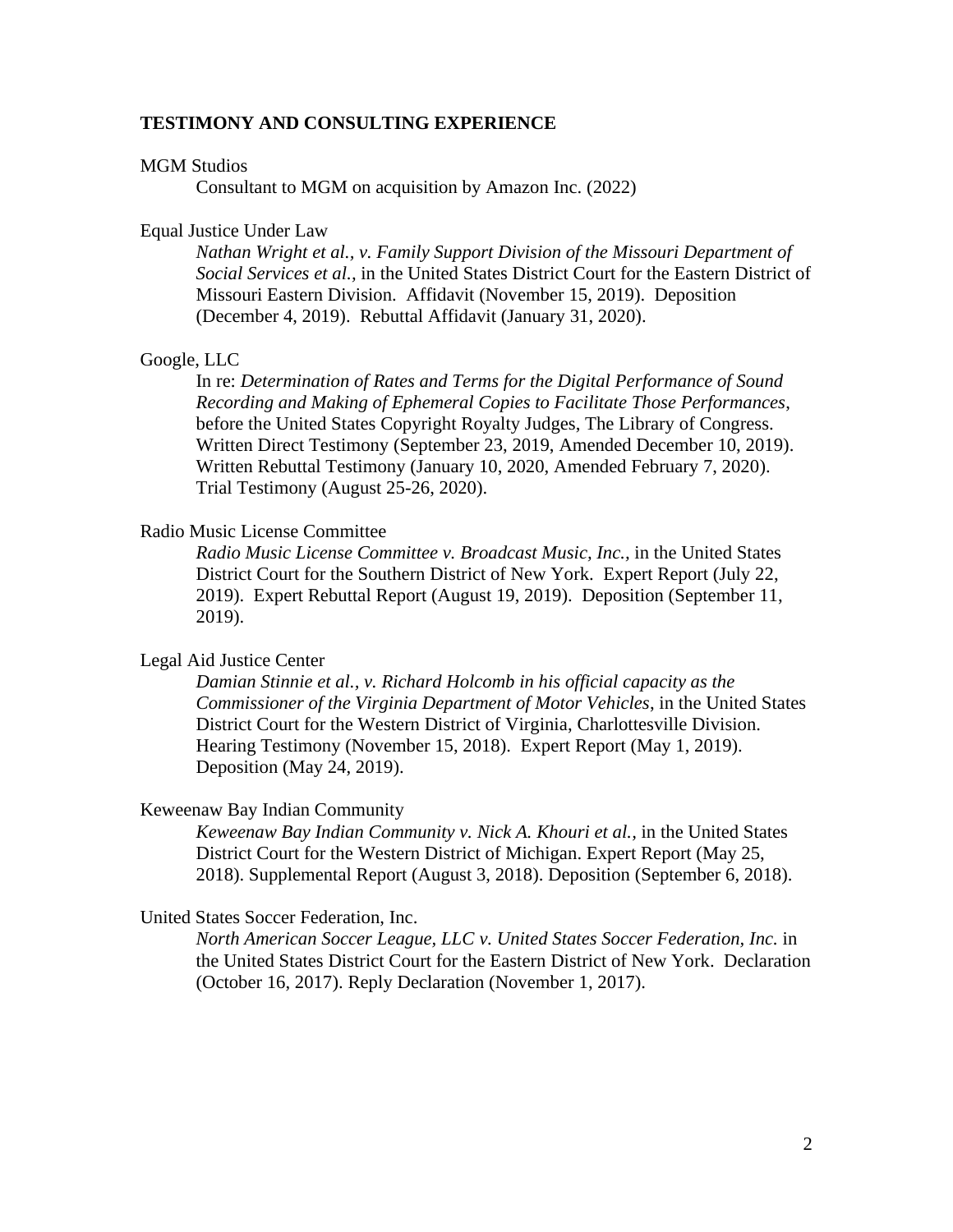### Radio Music License Committee

In an Arbitration before the Hon. Vaughn Walker, Kenneth R. Feinberg, Esq., and Lee A. Freeman, Jr., Esq. between: *SESAC, Inc., SESAC, LLC, and SESAC Holdings, Inc., Claimants v. Radio Music License Committee, Respondent,* Expert Report (December 23, 2016). Reply Expert Report (January 23, 2017). Hearing Testimony (February 23 and March 10, 2017).

### Radio Music License Committee

*Radio Music License Committee v. Global Music Rights, LLC.* in the United States District Court for the Eastern District of Pennsylvania. Declaration (November 18, 2016). Declaration (July 21, 2017).

### TransCanada Corporation

Consultant to TransCanada Corporation on its acquisition of Columbia Pipeline Group (March – June 2016).

### Sanum Investments Limited

In an Arbitration Under the Rules of the Singapore International Arbitration Centre between: *Sanum Investment Limited, Claimant, versus ST Group Co., Ltd., Sithat Xaysoulivong, S.T. Vegas Co., Ltd., S.T. Vegas Enterprise Ltd., Xaya Construction Co., Ltd. and Xaysana Xaysoulivong*, *Respondents*, Witness Statement, with Joseph P. Kalt and Eric Henson (April 20, 2016).

#### National Association of Broadcasters and Pandora Media, Inc.

In re: *Determination of Royalty Rates and terms for Ephemeral Recording and Digital Performance of Sound Recordings*, before the United States Copyright Royalty Judges, Library of Congress. Expert Report (February 23, 2015), Deposition Testimony (March 24, 2015), Hearing Testimony (May 14, 2015).

### National Association of Broadcasters

In re: *Antitrust Consent Decree Review: American Society of Composers, Authors and Publishers/Broadcast Music, Inc.* Comments on Behalf of the National Association of Broadcasters (August 6, 2014).

#### Leidos, Inc.

*United States of America v. Leidos, Inc.,* in the United States District Court for the District of Columbia. Expert Report (March 28, 2014).

### Radio Music License Committee

*Radio Music License Committee v. SESAC, Inc., SESAC, LLC, and SESAC Holdings, Inc.* in the United States District Court for the Eastern District of Pennsylvania. Declaration (November 14, 2013). Deposition (December 4, 2013). Trial Testimony (December 10, 2013).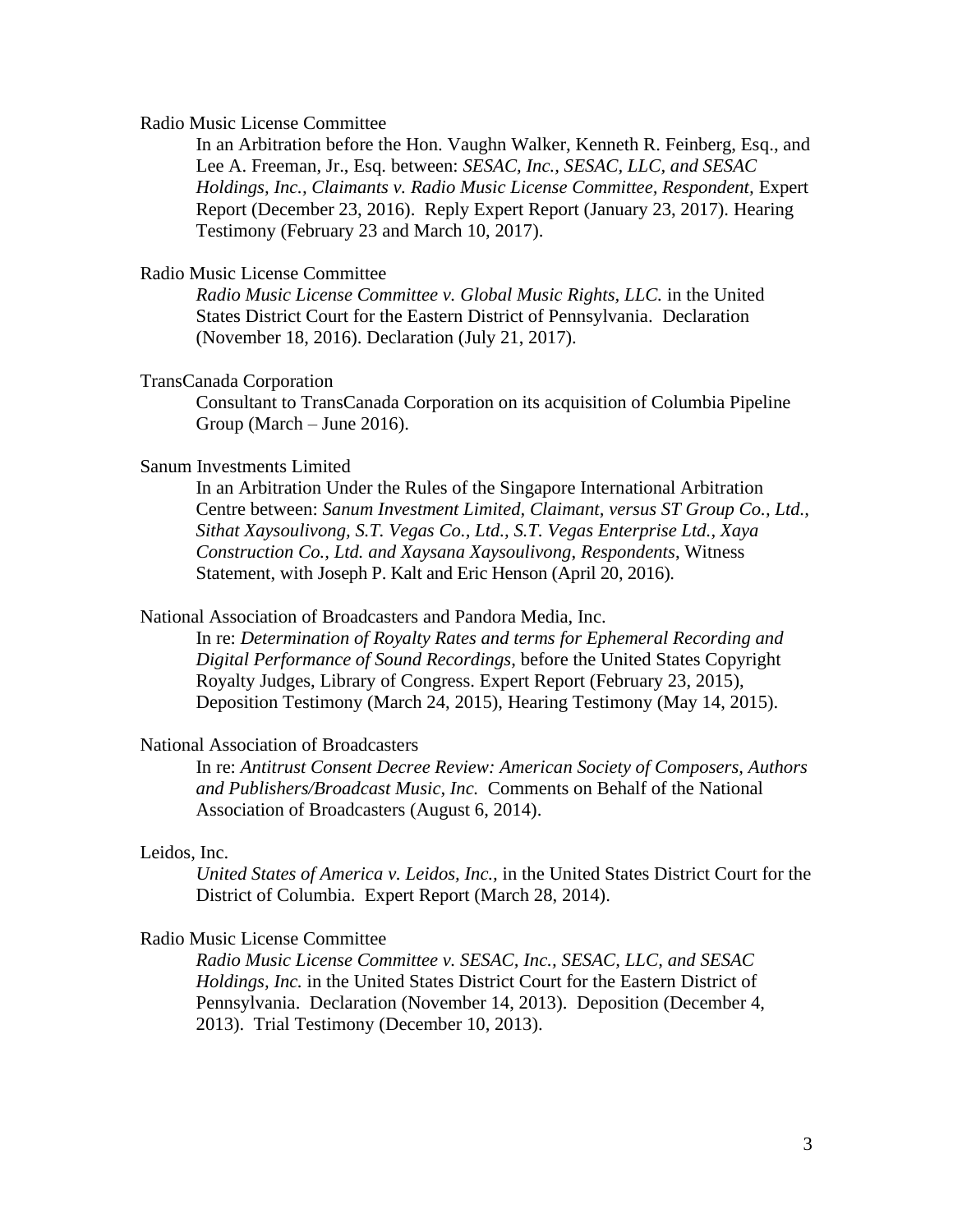BJ's Wholesale Club, Inc.

*Irene Cappalli v. BJ's Wholesale Club Inc.* in the United States District Court, District of Rhode Island. Expert Report (March 15, 2012). Deposition (April 27, 2012). Declaration (February 12, 2013).

#### National Marine Fisheries Service

Consultant to National Marine Fisheries Service on market power and excessiveshare limits in the Surf Clam and Ocean Quahog fisheries (2010 – 2011).

Energy Intensive Manufacturers Working Group

*Coalition for Responsible Regulation, Inc. et al. v. United States Environmental Protection Agency*, in the United States Court of Appeals for the District of Columbia Circuit. Declaration (September 14, 2010).

### Amex Construction Company, Inc.

*ExxonMobil Oil Corporation v. Amex Construction Company, Inc.*, in the United States District Court, Northern District of Illinois, Eastern Division. Expert Report (February 15, 2010). Deposition (March 2, 2010).

### Delta Air Lines, Inc.

Consultant to Delta Air Lines on LaGuardia/Reagan National Airport slot swap with U.S. Airways (2009 – 2010).

### Imperial Credit Industries, Inc.

*In re: Imperial Credit Industries, Inc.,* in the United States Bankruptcy Court, Central District of California, Santa Ana Division. Rebuttal Report (April 27, 2007). Trial Testimony (May 22, 2008).

### Delta Air Lines, Inc.

Consultant to Delta Air Lines on Delta-Northwest merger (2007 – October 2008).

### Greater Lakeside Corporation

*The Higbee Company v. Greater Lakeside Corporation, Causeway LLC of Delaware, Broadway Management Corporation, and Jeffrey Feil,* in the United States District Court for the Eastern District of Louisiana. Expert Report (September 18, 2007). Supplemental Expert Report (September 25, 2007). Deposition (October 19, 2007).

### TransCanada Corporation

Consultant to TransCanada Corporation on its acquisition of ANR Group (2007).

### Exxon Mobil Corporation

*JAAM, Inc., d/b/a Tigerland Exxon v. Exxon Mobil Corporation and Mon Valley Petroleum, Inc.,* in the United States District Court for the Western District of Pennsylvania. Expert Report (January 12, 2007).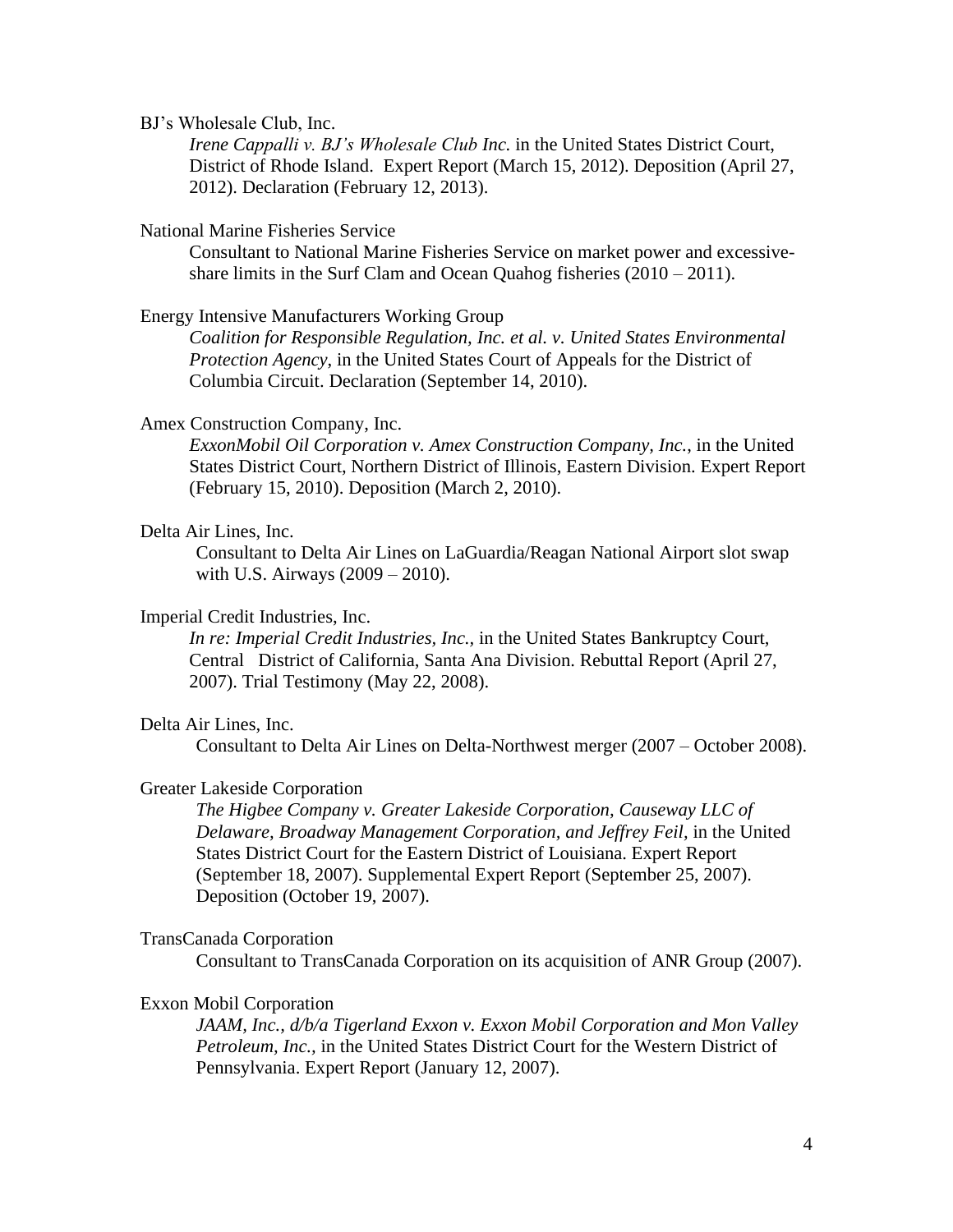#### Finova Capital

*In Re: Finova Capital Corporation and Finova Mezzanine Capital, Inc.,* in the United States Bankruptcy Court for the District of Delaware. Expert Report (May 19, 2006). Deposition (August 2, 2006).

#### Volvo Cars of North America, Inc.

*Bay Ridge Volvo American, Inc. et al. v. Volvo Cars of North America, Inc., in the United States District Court Southern District of New York.* Expert Report (June 1, 2005). Deposition (August 17, 2005). Supplemental Expert Report (November 11, 2005).

### Israel Electric Corporation, Ltd.

*Israel Electric Corporation Ltd. vs. the Public Utilities Authority, the Minister of National Infrastructures, the Minister of Finance, the Israel Securities Authority and the Government Corporations Authority (Request for Injunction)*: In the Israeli Supreme Court, No. /04, August 2004. Statement (August 30, 2004), with Joseph P. Kalt and Paul B. Vasington.

### Flying J, Inc.

*Flying J, Inc. v. Comdata Network, Inc., in the United States District Court of Utah (Northern Division).* Declaration (June 22, 2004). Damages Report (June 22, 2004). Deposition (October 6, 2004). Hearing Testimony (November 19, 2004).

### Musicmatch, Inc.

*Gracenote, Inc. v. Musicmatch Inc., In the United States District Court Northern District of California (Oakland Division).* Expert Report (February 17, 2004). Declaration (February 24, 2004). Deposition (March 2004).

#### Monica Pappas, Bill DeVitt, and Monica Pappas Associates

*The Healthcare Financial Group, Inc., v. Monica Pappas DeVitt et al., in the District Court, Arapahoe County, Colorado.* Filed written expert testimony on lost-profits damages (February 2003).

### Ticketmaster Corporation

Evaluated damages from asserted anti-competitive conduct (2003).

Amoco Production Company, Amerada Hess Corporation, and Shell Western E&P, Inc. Assessed fair market value of  $CO<sub>2</sub>$  for payment of royalties. Analyzed issues of market structure of  $CO_2$  industry and marketability of  $CO_2$  at the well (2002).

#### American Airlines

Conducted analysis of market structure, capacity additions, and pricing in an antitrust suit asserting predatory conduct (2001).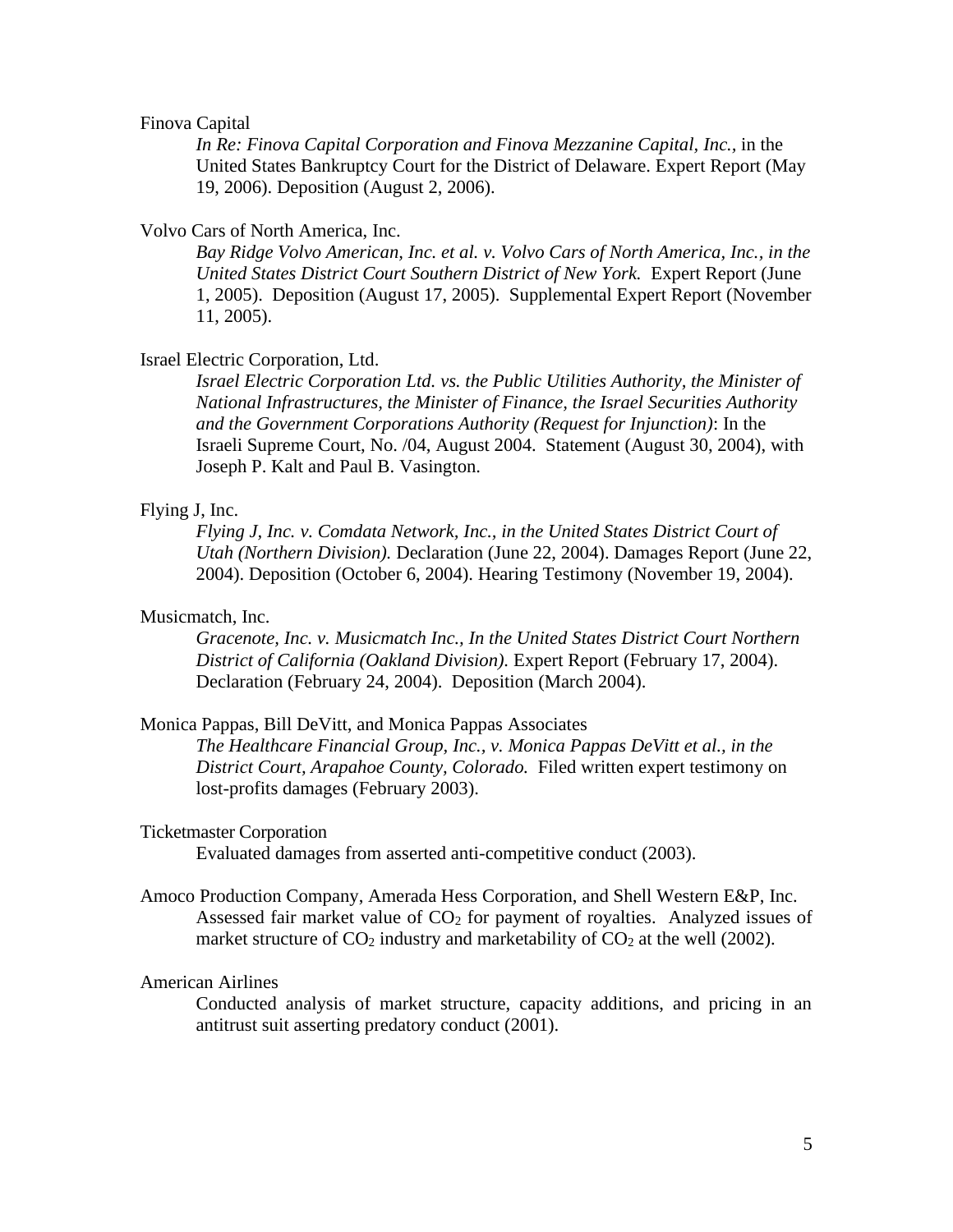For a Mutual Insurance Company

Conducted market research and performed benchmarking analyses to establish pricing approach and prices for new internet services (2000).

#### Bass Enterprises Production Company

Assessed fair market rental value of oil-bearing property temporarily taken by the federal government (2000).

#### Boeing Company

Filed declaration of behalf of Boeing Company (Delta Launch Services, Inc.) for a NASA administrative proceeding regarding release of contract information under the Freedom of Information Act (2000).

### Honeywell, Inc.

Conducted study of damages arising from monopolization in the market for ring laser gyroscope inertial navigation systems. Conducted analysis of damages arising from patent infringement (1998).

#### British Airways, Plc.

Conducted study of the competitive effects of British Airways' proposed alliance with American Airlines. Advised on and assisted with presentations before the European Commission (1998).

### HarperCollins Publishers

*Brother Records, Inc., et al., v. HarperCollins Pub. Inc., et. al.* Filed written expert testimony on damages in libel litigation (December 1997).

### Northeast Utilities

*Before the Federal Energy Regulatory Commission, OA97-237-000, ER 97-1079- 000, and EC97-35-000.* Conducted analysis of competition in the New England generation market. Filed affidavit in support of NU's Answer to Requests to Reject or Condition Approval of Market-Based Rates (with Frank A. Felder) (July 1997).

### McDonnell Douglas Corporation

*McDonnell Douglas Corporation v. National Aeronautics and Space Administration, in the U.S. District Court for the District of Columbia*. Filed affidavit describing how the public release of cost and price information affects negotiations and competition in markets for launch services (November 1996).

### Pennzoil

*Before the Federal Energy Regulatory Commission, Docket No, IS95-35-000.* Provided written direct testimony (October 1996) and oral testimony (January 1997) on the cost of capital of oil pipeline facilities.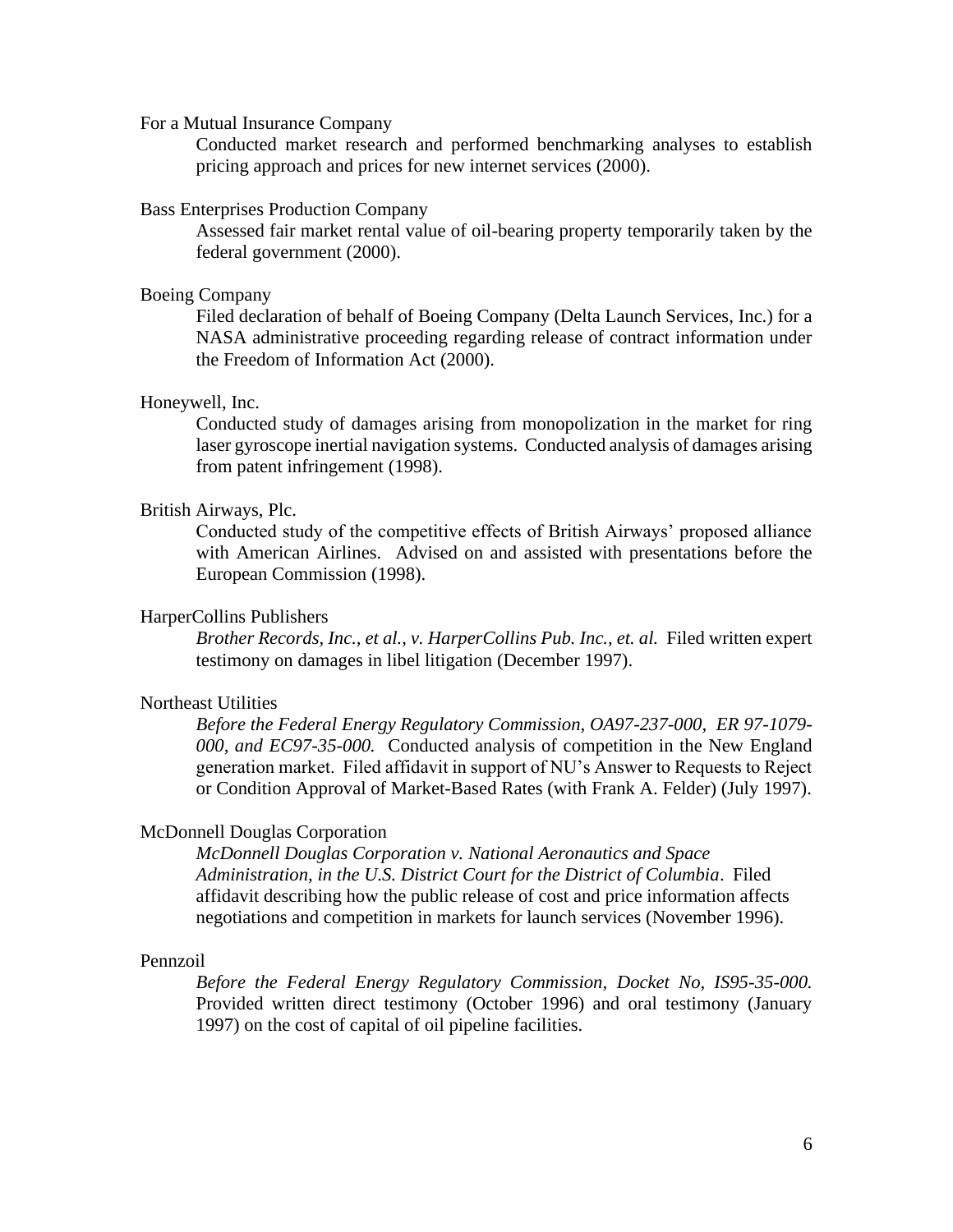### Pennzoil

*Before the Federal Energy Regulatory Commission, Docket No. IS94-37-000* and *Docket No. IS 94-23-000*. Provided written direct testimony (April 1995) and oral testimony (November 1995).

BP Exploration (Alaska) Inc.

Modeled the costs and benefits associated with increased enhanced oil recovery activities within the Prudhoe Bay Unit (1995).

Burlington Northern Industries-Santa Fe Pacific Corporation

Performed cost-benefit analysis of the proposed Burlington Northern/Santa Fe merger. Analyzed the benefits accruing to shippers from expanded single-line service (1994 – 1995).

### **PUBLICATIONS AND RESEARCH**

"Using Economics to Identify Common Impact in Antitrust Class Certification," American Bar Association, Section of Antitrust Law, Economics Committee Newsletter, Vol. 11, No. 1, Spring 2011 (with Andrew Lemon).

"Rigorous Analysis to Bridge the Inference Gap in Class Certification" (with Andrew Lemon), *Journal of Competition Law and Economics*, March 2011.

"Oil Price Volatility and Speculation" (with Kenneth Grant), *The Energy Daily*, August 25, 2009.

"Understanding Today's Crude Oil and Product Markets" (with Kenneth Grant and David Ownby), American Petroleum Institute, 2006.

"Understanding Natural Gas Markets" (with Charles Augustine and Bob Broxson), American Petroleum Institute, 2006.

"Regulatory Failure in the California Electricity Crisis" (with Charles Augustine), *The Electricity Journal*, August/September 2003.

"Market Power Analysis in a Dynamic Electric Power Industry" (with F. Felder), *The Electricity Journal*, April 1997.

"Testing the Merits of Providing Customized Risk Management" (with Frank A. Felder and Sarah E. Tobiason), 17th Annual North American Conference of the United States Association for Energy Economics, International Association for Energy Economics, October 1996.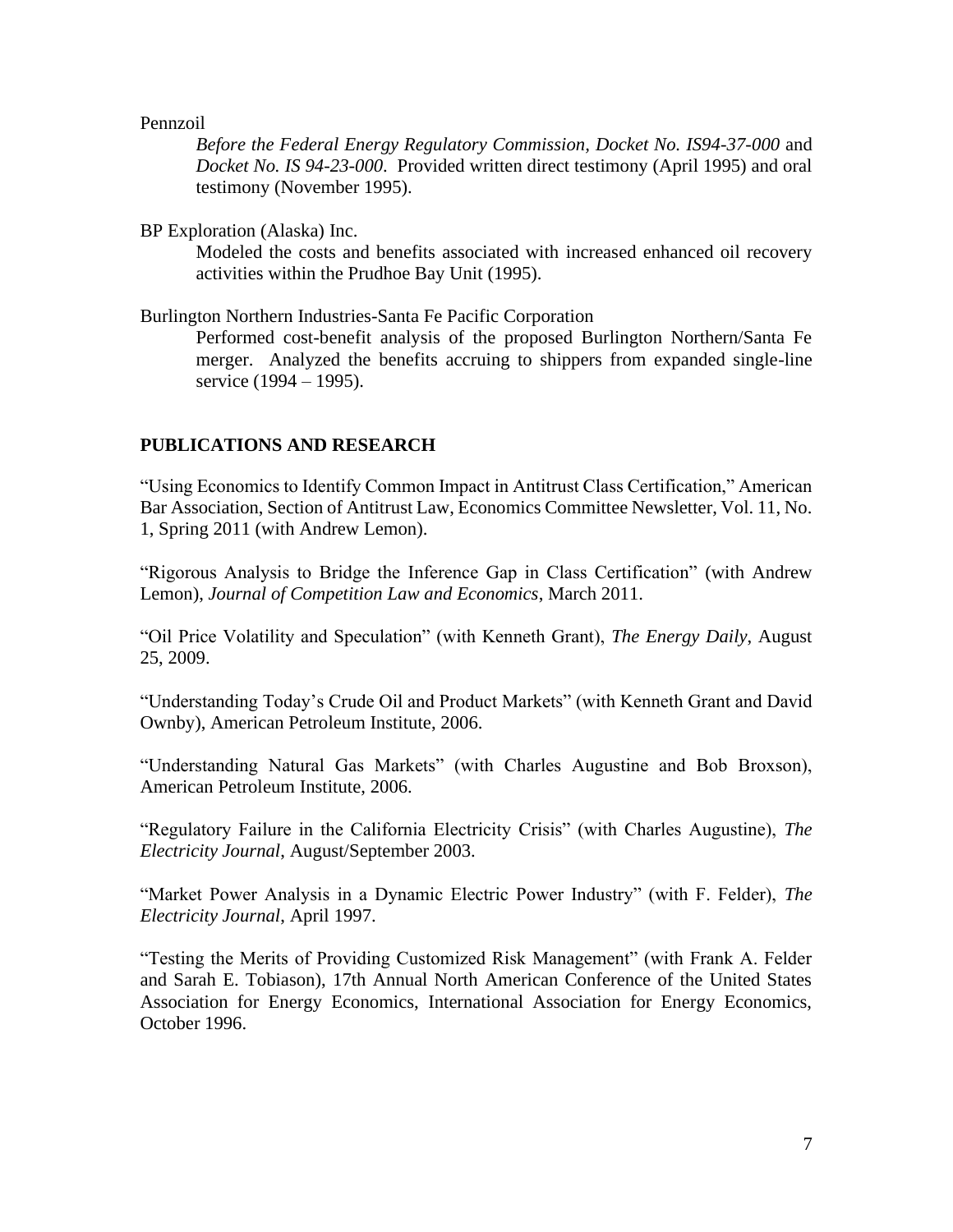"Competition Between Regulators and Venue Shopping by Natural Gas Pipelines in California" (with Joseph P. Kalt), 14th Annual Conference of the Advanced Workshop in Regulation and Public Utility Economics, May 1995.

"Environmental Regulation and International Competitiveness: What Does the Evidence Tell Us?" (with Adam B. Jaffe, Paul R. Portney, and Robert N. Stavins), *Journal of Economic Literature*, Vol. 33, March 1995.

"Implementation of the Core of a Two Person Exchange Economy without Integer Games or Refinements of Nash Equilibrium" (with Simon Grant, Stephen King, and Ben Polak), *Economics Letters*, 1992.